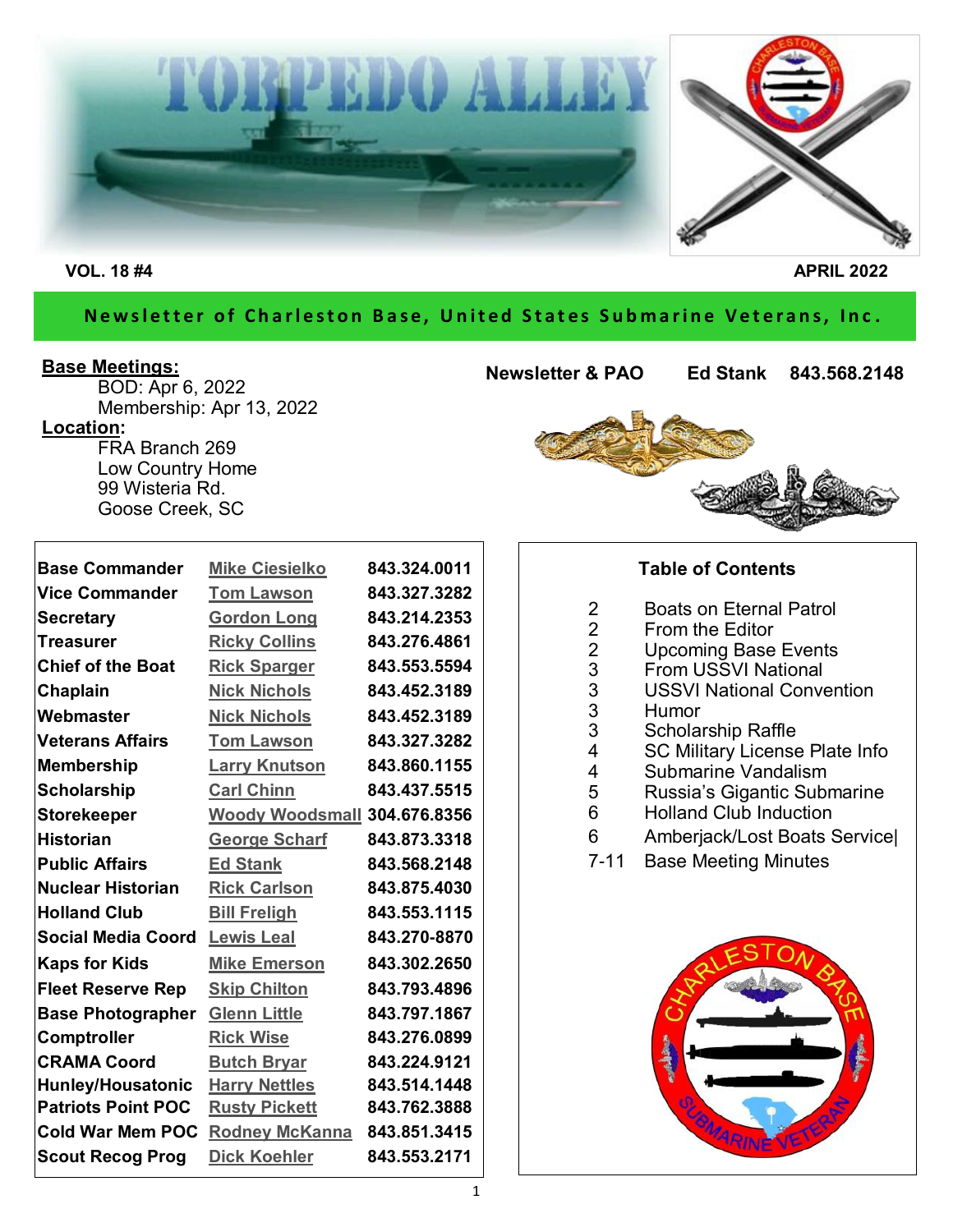|                                                                                                                                                                                                                                                                                                                                                                                                                        | <b>Submarines Lost During the Month of April</b>                                                                                                                                                                                                                                                                |                                                                                                                                                                                                                                                                                                                                                                                                                                          |  |  |
|------------------------------------------------------------------------------------------------------------------------------------------------------------------------------------------------------------------------------------------------------------------------------------------------------------------------------------------------------------------------------------------------------------------------|-----------------------------------------------------------------------------------------------------------------------------------------------------------------------------------------------------------------------------------------------------------------------------------------------------------------|------------------------------------------------------------------------------------------------------------------------------------------------------------------------------------------------------------------------------------------------------------------------------------------------------------------------------------------------------------------------------------------------------------------------------------------|--|--|
|                                                                                                                                                                                                                                                                                                                                                                                                                        | April 3, 1943 - 7 <sup>th</sup> war patrol<br>USS PICKEREL (SS-177)<br>April 8, 1945 - 9 <sup>th</sup> war patrol<br>USS SNOOK (SS-279)<br>USS THRESHER (SSN-593)<br>April 10, 1963 - sea trials<br><b>USS GUDGEON (SS-211)</b><br>April 22, 1943 - 6 <sup>th</sup> war patrol<br><b>USS GRENADIER (SS-210)</b> | Lost with all hands - 74 souls<br>Lost with all hands - 84 souls<br>Lost with all hands - 129 souls<br>April 18, 1944 - 12 <sup>th</sup> war patrol Lost with all hands - 79 souls<br>76 POWs; 72 survived the war                                                                                                                                                                                                                       |  |  |
|                                                                                                                                                                                                                                                                                                                                                                                                                        | <b>Five Boats and 370 Men Lost</b><br><b>Submarines Lost During the Month of May</b>                                                                                                                                                                                                                            |                                                                                                                                                                                                                                                                                                                                                                                                                                          |  |  |
|                                                                                                                                                                                                                                                                                                                                                                                                                        |                                                                                                                                                                                                                                                                                                                 |                                                                                                                                                                                                                                                                                                                                                                                                                                          |  |  |
|                                                                                                                                                                                                                                                                                                                                                                                                                        | USS LAGARTO (SS-371)<br><b>USS SCORPION (SSN-589)</b><br>USS SQUALUS (SS-192)<br><b>USS STICKLEBACK (SS-415)</b>                                                                                                                                                                                                | May 3, 1945 – $2nd$ War patrol<br>Lost with All Hands - 86 Souls<br>May 22, 1968 - returning from deployment<br>Lost with All Hands - 99 Souls<br>May 23, 1939 - during test dive 33 survivors - 26 Souls Lost<br>May 30, 1958 - under tow<br><b>NO LOSS OF LIFE</b>                                                                                                                                                                     |  |  |
| <b>FOUR Boats and 211 Men Lost</b>                                                                                                                                                                                                                                                                                                                                                                                     |                                                                                                                                                                                                                                                                                                                 |                                                                                                                                                                                                                                                                                                                                                                                                                                          |  |  |
|                                                                                                                                                                                                                                                                                                                                                                                                                        | <b>From the Editor</b>                                                                                                                                                                                                                                                                                          | <b>From USSVI National</b>                                                                                                                                                                                                                                                                                                                                                                                                               |  |  |
| Summer is almost upon us, be safe in your<br>travels and most of all have fun. The past<br>couple of years have been a strain on all of<br>us, so be careful. I am on my way to Maine<br>in June for a small ship cruise and looking<br>forward to seeing my sea-daddy.                                                                                                                                                |                                                                                                                                                                                                                                                                                                                 | <b>Charleston Base Members - Very important</b><br>info concerning the upcoming 2022 National<br><b>Elections. PLEASE READ CAREFULLY</b><br>From: Wayne E Phillips<br><waynephillips.ser2dc@yahoo.com><br/>Date: May 4, 2022 at 12:39:37 AM EDT<br/>Subject: 2022 National Election Voting Dates<br/>Base POCs: Send this to your Base members and</waynephillips.ser2dc@yahoo.com>                                                      |  |  |
|                                                                                                                                                                                                                                                                                                                                                                                                                        | <b>Upcoming Charleston Base Events</b>                                                                                                                                                                                                                                                                          | add my email address to the BCC line.                                                                                                                                                                                                                                                                                                                                                                                                    |  |  |
|                                                                                                                                                                                                                                                                                                                                                                                                                        | <b>Charleston Base Board of Directors Meeting</b><br>May 5 1800<br>FRA Branch 269, Goose Creek                                                                                                                                                                                                                  | Hopefully all of you have read your American<br>Submariner by now and know all about this years<br><b>National Election.</b>                                                                                                                                                                                                                                                                                                             |  |  |
| Charleston Base Meeting (Social Hr starts 1800)<br>May 12 1900<br>FRA Branch 269, Goose Creek<br>Election of Vice Commander & Secretary<br>Guest speaker Donna Basnett, coordinator for the<br>Armed Forces Day on Joint Base Charleston.<br><b>Memorial Day Celebration</b><br>May 30 1000<br>Muster 0930<br><b>Summerville Cemetery</b><br><b>Information of all Charleston Base Events is</b><br>on www.ussvicb.org |                                                                                                                                                                                                                                                                                                                 | This year a 3rd-Party website will be doing our<br>election; all members with email will be given the<br>log-in information via email by June 24th. If you<br>do not receive this by then you may contact Tom<br>Conlon at tmconlon@comcast.net for the link.<br>You may vote by USPS mail by filling in the ballot<br>in the American Submariner. You cannot vote by<br>both methods; mail and email. Your vote will not<br>be counted. |  |  |
|                                                                                                                                                                                                                                                                                                                                                                                                                        |                                                                                                                                                                                                                                                                                                                 | No proxy voting is not allowed.<br>Dual-Base members may only vote for the<br>Regional Director of their Primary Base Region.<br>ESR District 2 is in the Southeast Region.                                                                                                                                                                                                                                                              |  |  |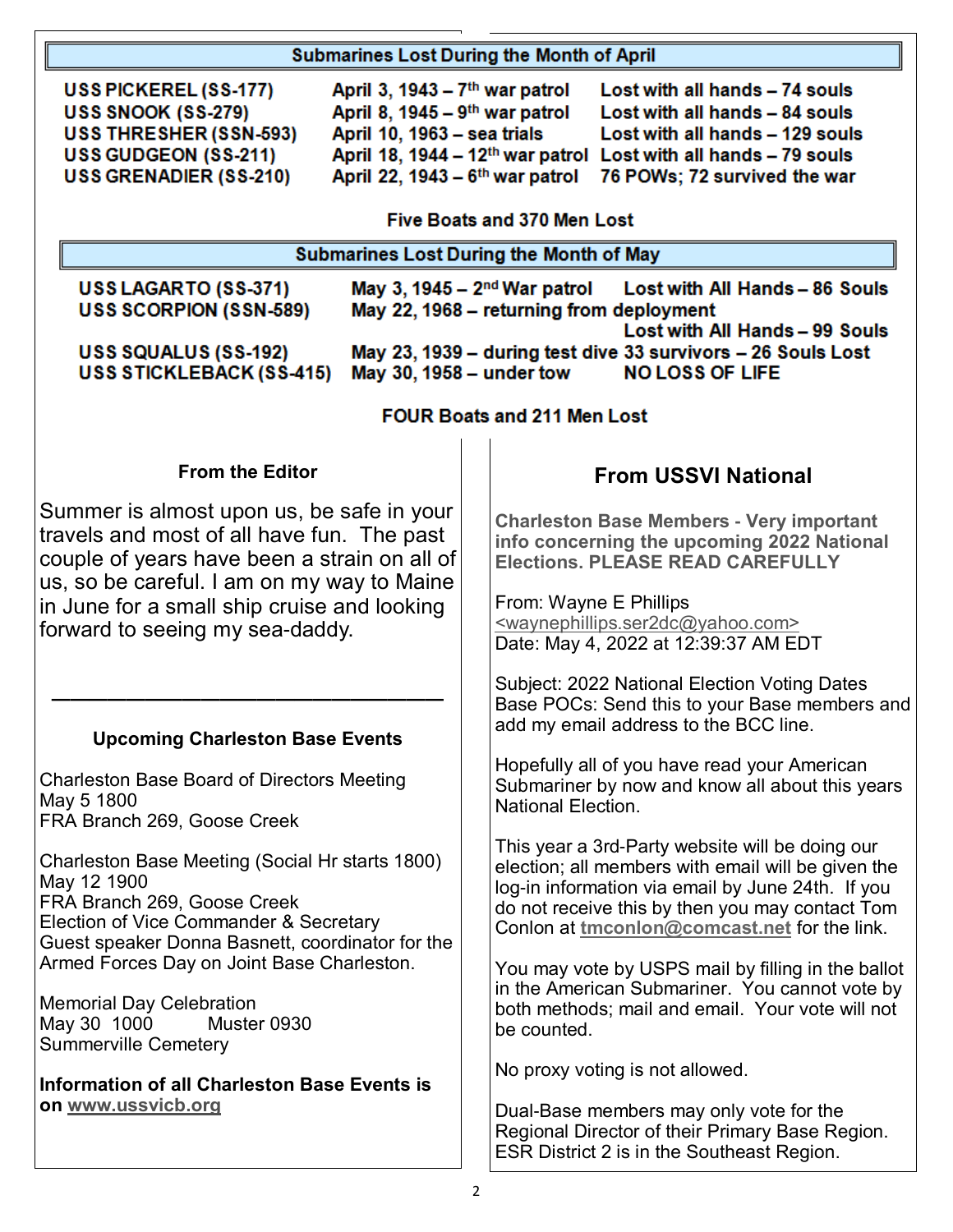We were notified at the last Board meeting that some ballots had already been received. Hope these were not of our District 2 members, as the ballots will NOT be counted.

Voting (email or mail) will begin at 0001 on June 24th and will end at 2359 on August 23, 2022. Mail-in ballots must be received by August 23, 2022 to be counted.

#### **Dates to remember**:

- Online ballot voting location will be emailed by June 23, 2022
- Online and mail-in paper ballot Voting starts at 0001 on June 24, 2022
- Online Voting ends at 2300 on August 23, 2022
- Mail-in paper ballots must be received by August 23, 2022
- Election Results will be announced at the National Convention

Thanks,

Wayne E. Phillips (former USN TM2(SS) Launcher Tech) USSVI ES2 District Commander (2017 - Present) USSVI District Commander of the Year (2021- 2022) USSVI Denizens of the Deep Base Commander (2021 - Present)

## **2022 USSVI National Convention in Buffalo, NY**

As all of you should know, the 2022 National Convention will be held this year in Buffalo, NY.

**——————————————————————**

——————————————————————

The on-line registration is http://ussviconvention.org/2022/

### **HUMOR**

#### **May not be funny, but is so true.**



#### **————————————————————— Dolphin Metal Art Raffle**



The Admiral James B. Osborn Memorial Scholarship committee has a beautiful piece of metal art coming up for raffle.

 This piece was created by Providence Metal Art in Keosauqua, Iowa, by a fellow brother of the ′phin. The dolphin design is cut from 14-gauge steel and then powder coated to a nice chrome-ish finish. They are 18" wide by 8" high.

 These dolphins will look good in any man cave, I love me room/wall or home bar.

Raffle will start at our regular meeting on April 14 $^{\rm th}$ . Drawing will be held at our regular meeting on May 12<sup>th</sup>.

 Tickets will be \$1 each or 6 for \$5 and available at the meetings. You can also contact Carl Chinn, Marty Sessler or Rick Sparger.

 As with all of our raffles, this one is open to anyone. So, if you have other shipmates that are not members get them to buy some tickets too!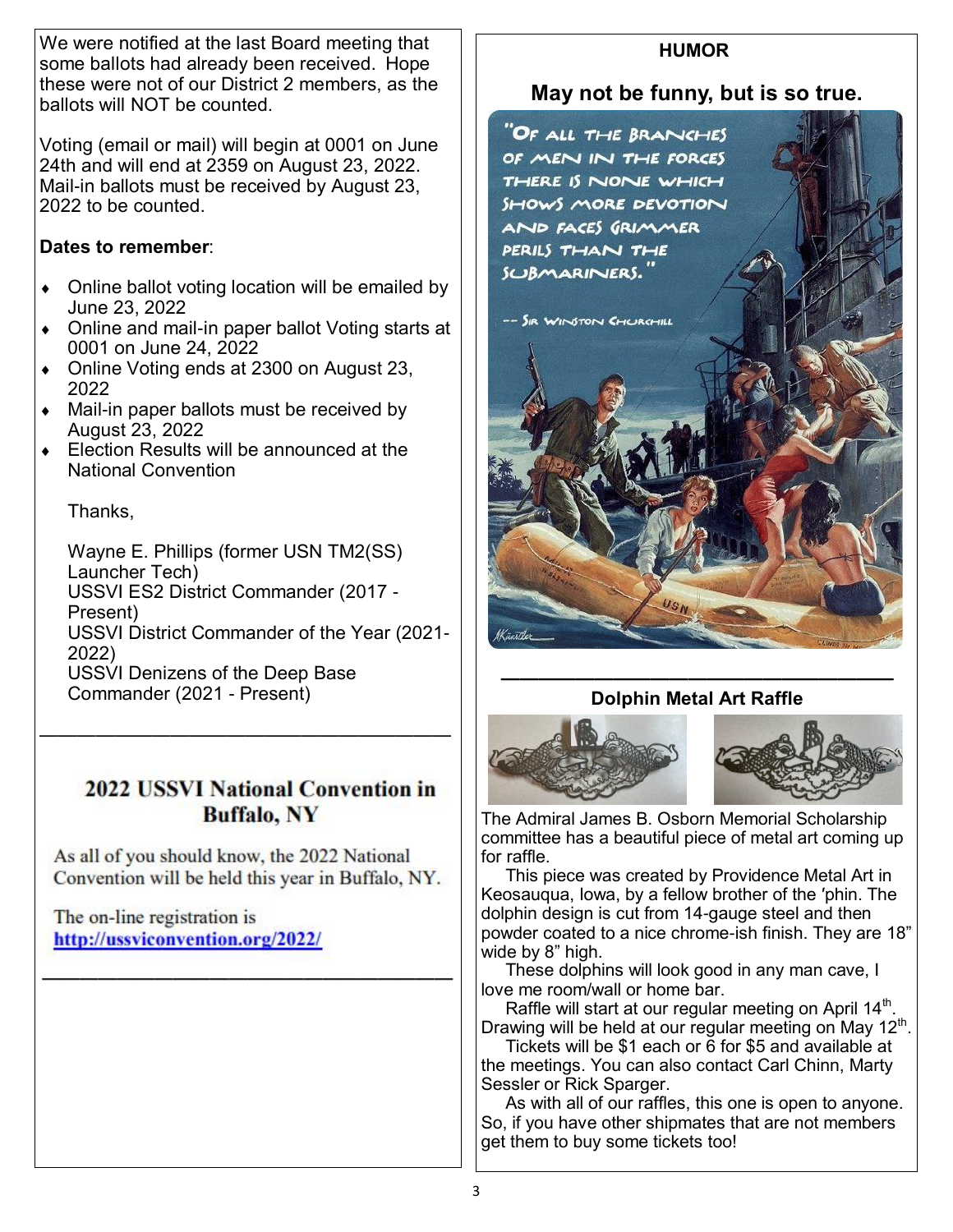#### **SC Military License Plate Info**

On May 6, 2022, the SCDMV will expand and update its military license plate program in accordance with legislation that takes effect the same day. To align with the new law, several changes will occur:

Some of the military plates will no longer have plate registration fees. Plate registrations paid before the effective date of the new law, May 6, 2022, will not be eligible for a refund.

Select military plates will have free metered parking in South Carolina. For those who qualify, there is also an option to have certain military plates with disabled parking privileges. Plates with such benefits will have the appropriate design printed on the plate.

Under the new law, qualifying active or prior service members may receive a maximum of three military plates per eligible plate type. For example, if a customer is eligible for only one type of South Carolina military plate, the maximum number of plates for a specific type of plate he or she can receive is three.

If the military customer is authorized to receive more than one type of South Carolina military plates, he or she can receive up to three of each plate type authorized. However, a plate can only be used for a single vehicle, meaning that the customer will not be able to order three plates for one vehicle.

Permanent military plates will no longer be eligible for transfer after the new plates become available. Current permanent military plate holders will be grandfathered under the new requirements and are not required to surrender their current plates. The SCDMV will have a voluntary plate exchange to allow permanent plate holders to exchange the plate for a new military plate. However, the exchanged plate will be subject to the updated requirements under the new law.

There may be more customers attempting to obtain a military plate due to the added benefits of free parking and free registration that many plates will carry under the new law. The agency appreciates your partnership in helping to inform military constituents about the new plates, the changes to current plates, and the added benefits. For convenience, please refer to the Military

#### Plates Quick Reference Guide.

[https://scdva.sc.gov/news/2022-04/military-license](https://scdva.sc.gov/news/2022-04/military-license-plate-updates-scdmv) [-plate-updates-scdmv](https://scdva.sc.gov/news/2022-04/military-license-plate-updates-scdmv)

[https://www.scstatehouse.gov/sess124\\_2021-](https://www.scstatehouse.gov/sess124_2021-2022/bills/3805.htm) [2022/bills/3805.htm](https://www.scstatehouse.gov/sess124_2021-2022/bills/3805.htm)

[https://www.scdmvonline.com/Vehicle-Owners/](https://www.scdmvonline.com/Vehicle-Owners/Registration/License-Plates/Military-Plates) [Registration/License-Plates/Military-Plates](https://www.scdmvonline.com/Vehicle-Owners/Registration/License-Plates/Military-Plates)



KITTERY, Maine — The Navy is investigating an alleged act of vandalism aboard a submarine undergoing maintenance at the Portsmouth Naval Shipyard.

 Shipyard spokesperson Danna Eddy stated that federal government equipment within the USS Texas (SSN-775) was damaged on or about Tuesday, March 29.

 Eddy did not clarify which equipment was damaged nor the extent of the damage, saying the shipyard was unable to comment further.

 The Navy's law enforcement agency, the Naval Criminal Investigative Service, is offering a \$5,000 reward to anyone providing information that leads to the identification of a suspect involved in the alleged incident.

 "The Department of the Navy takes every act of vandalism seriously and we will hold individuals responsible to the fullest extent of the law," Eddy said in a prepared statement.

 USS Texas (SSN 775) is a Virginia-class attack submarine.

 The Virginia-class, also known as the VA-class or 774-class, is a class of nuclear-powered fast attack submarines in service with the U.S. Navy. The submarines are designed for a broad spectrum of open-ocean and littoral missions. They were conceived as a less expensive alternative to the Seawolf-class attack submarines, designed during the Cold War era, and are replacing older Los Angeles-class submarines, 29 of which have already been decommissioned.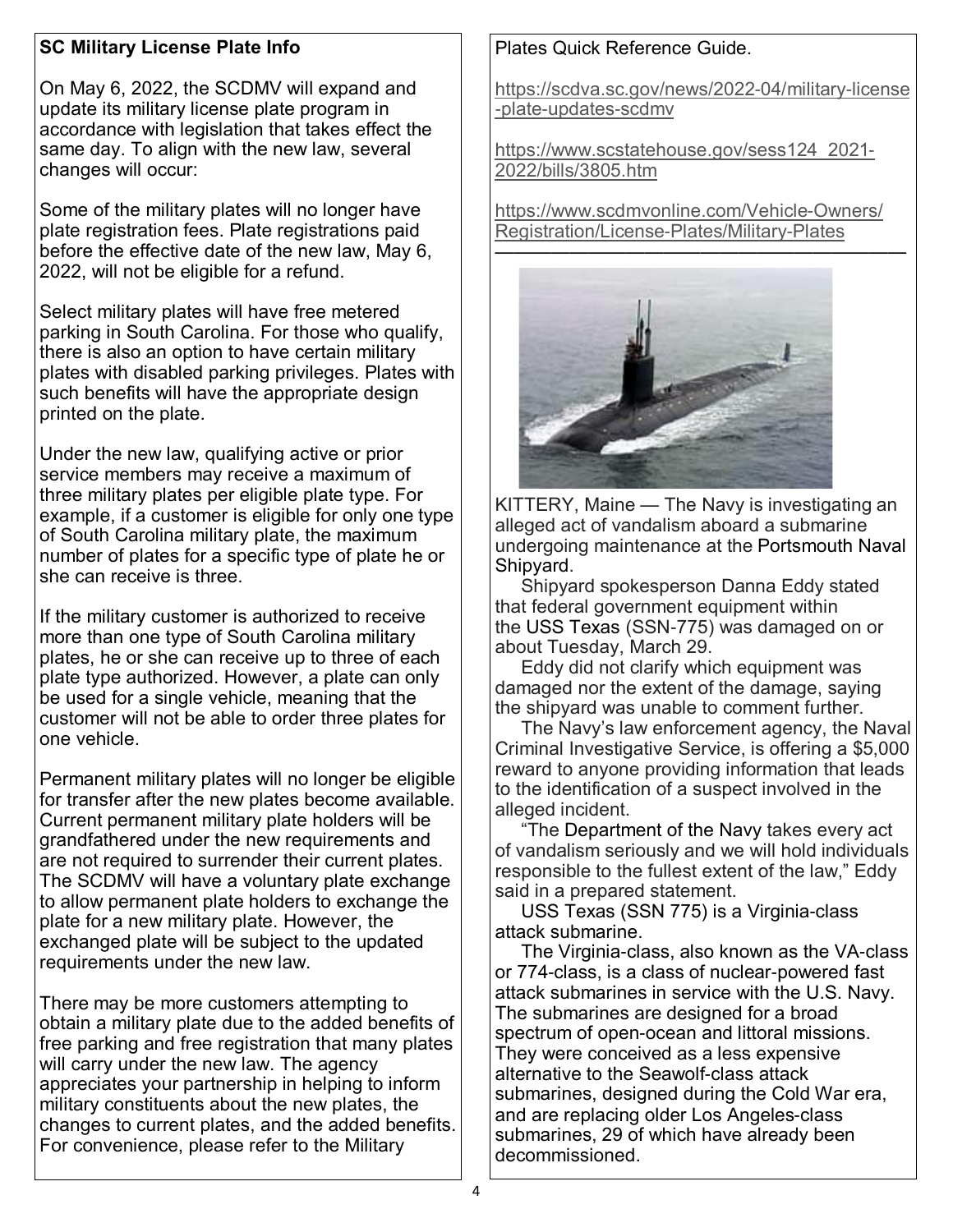

#### **RUSSIA'S GIGANTIC SUBMARINE, BELGOROD, SAILS FOR THE FIRST TIME**

 Belgorod will bring new capabilities to the Russian Navy. To be operated on behalf of the secretive Main Directorate of Undersea Research (GUGI), the submarine may be central to Russia's intelligence gathering capabilities. Yet she also carries a new strategic weapon, known as Poseidon.

 The Russian Navy's latest 'Special Mission' submarine, K-329 Belgorod, has put to sea for the first time. Open source intelligence seen by Naval News indicates that the submarine left Severodvinsk on June 25 2021. This represents the start of sea trials which are critical to the delivery of the new boat to the Russian Navy.

 Although detailed specifications have not been revealed it is clear that Belgorod is the largest submarine to be built for 30 years. In fact the only submarine type

which is larger is the Typhoon Class. Her enlarged Oscar-II class submarine hull is estimated to be 178 meters (584 feet) long and about 15 meters (49 feet) across.

 Her displacement will likely be significantly more than the ~19,000 tons of the Oscar-II class on which she is based. This is bigger in every respect than the largest Western submarine, the U.S. Navy's Ohio Class.

 The submarine was launched in April 23 2019 in Severodvinsk. Since then it has been moored to the quay there being fitted out and system tested. Russian media has reported tests of the new weapon system and also of the reactors. She had been expected to start trials in April, after the arctic ice had receded, but instead was taken back into the sheds. She remerged at the end of May and was identified undergoing degaussing on June 5 – 6. She has now finally sailed.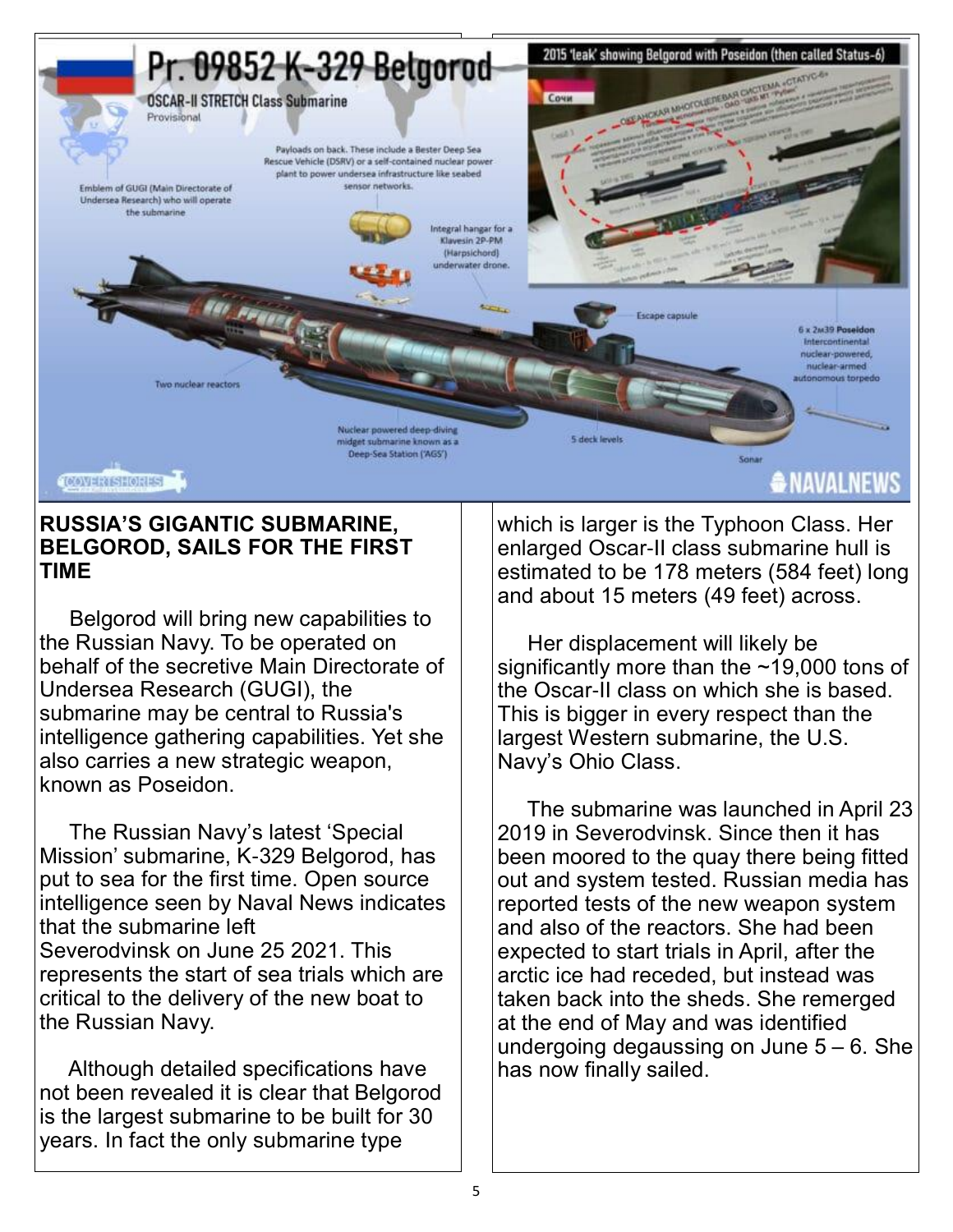# **CHARLESTON BASE HOLLAND CLUB CEREMONY**

 During the April meeting of the Charleston Base Submarine Veterans 10 new members were installed into the Holland Club celebrating 50 Years of Submarine Qualification.

 The ceremony was presided by QMCS(SS) Bill Freligh who has served as the Holland Club Co-Ordinator for the past 8 years.

 Assisting in the presentations was the Base Commander, ET1(SS) Mike Ciesielko.

 The following members were awarded a Holland Club Coin, Gold Baseball Cap and Certificate from both National and the Charleston Base: Herbert Anderson MMC(SS), as he was not able to attend his wife Kathy stood in for him; Robert Browning FTBC(SS); Bruce Bohon, ETC (SS); Richard Gagne, MMC(SS); Dennis Lanier, ICC(SS); Ronald Litzenberger, MMC(SS); Chris McCool, CMDMC(SS); Norris Nathan,TMCM (SS); and Stephen Woodside MM1(SS). William "Butch" was not able to attend due to ongoing issues regarding the USS Clamagore.



## **USS AMBERJACK SS-219/LOST BOATS CEREMONY**

 The United States Submarine Veterans Charleston Base, Personnel from Navy Nuclear Power Training Command and family and friends attended a ceremony honoring the Lost Boats of the Submarine Service and in particular the South Carolina WWII state submarine USS Amberjack SS-219.

 The ceremony was presided by ET1(SS) Mike Ciesielko, Charleston Base Commander.

 The guest speaker, Captain "Rusty" Pickett, talked about the shipmates who directly contributed to his success as a naval officer and the importance of how we can learn from the people we serve with.

 A tolling of the each member of the USS Amberjack SS-219 was conducted by CWO4 (SS) Jerry Stout and MMCM(SS) Phil Nunnally.

A rendition of the last war patrol was done by

MMCS(SS) Rick Wise describing the operating area and assignment for the Amberjacks final patrol.

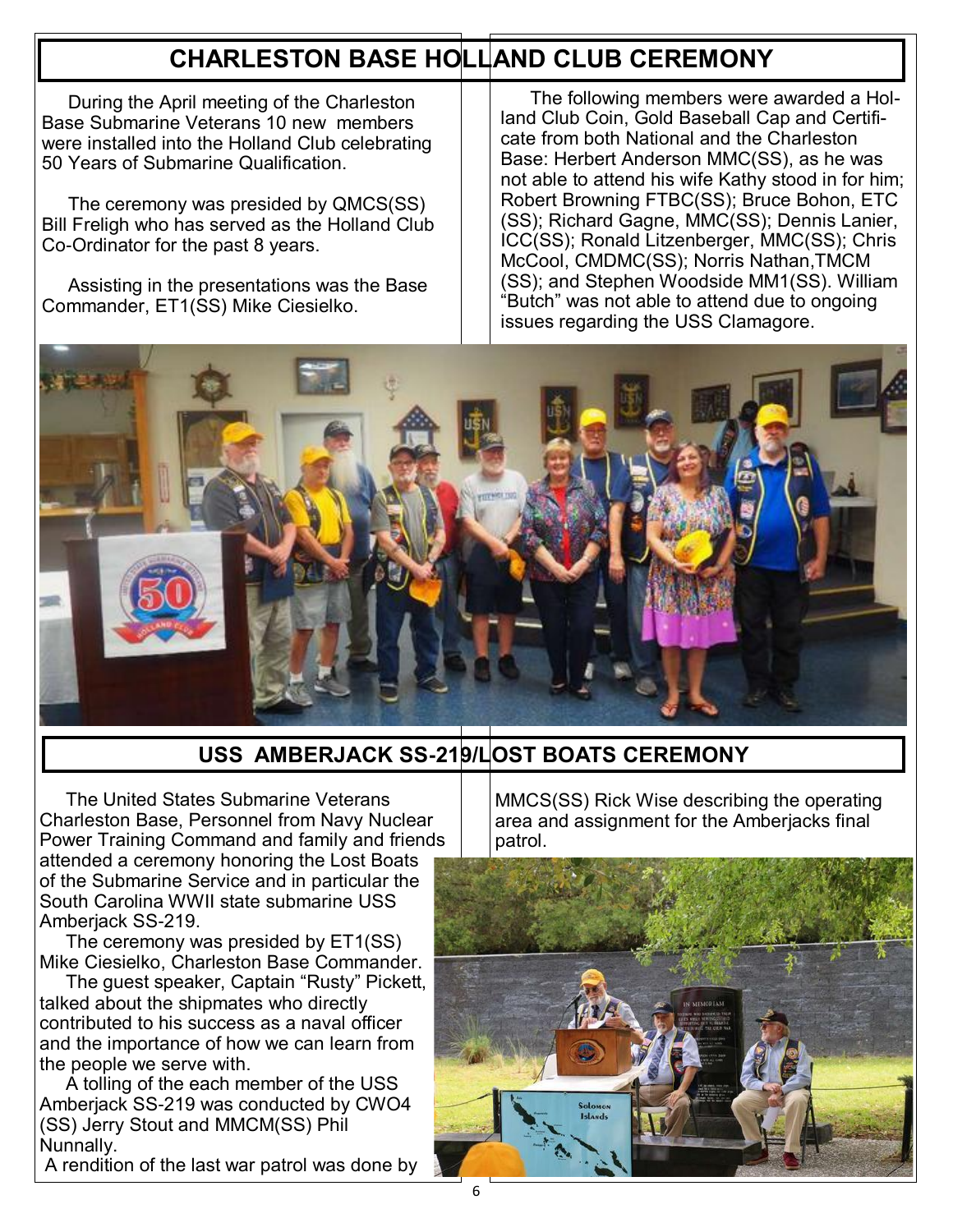| United States Submarine Veterans, Inc.,                                    | Base Commander Mike Ciesielko read the                                                         |
|----------------------------------------------------------------------------|------------------------------------------------------------------------------------------------|
| <b>Charleston Base</b><br><b>Minutes of Business Meeting 14 April 2022</b> | <b>Charleston Base Holland Club Citation.</b><br>John Lookabill joined the ceremony to present |
|                                                                            | the Holland Club hat.                                                                          |
| <b>Opening Ceremonies:</b>                                                 | The following men where then officially inducted                                               |
| · The April 2022 Base Meeting was called to order                          | into the Holland Club:                                                                         |
| by Base Commander Mike Ciesielko with a                                    | o Herbert Anderson - In MUSC - award accepted                                                  |
| quorum of four officers and a total of 56 members.                         | by his wife                                                                                    |
| The meeting started at 1900 with the sound of the                          | o Robert Browning                                                                              |
| diving alarm.                                                              | o Bruce Bohon                                                                                  |
| The Pledge of Allegiance was led by the Vice                               | o William "Butch" Bryar (not in attendance this                                                |
| Commander Tom Lawson and recited by the<br>members in attendance.          | evening)                                                                                       |
| The Invocation and the Tolling of the Boats lost                           | o Richard Gagne<br>o Dennis Lanier                                                             |
| during the month of April was given by Base                                | o Ronald Litzenberger                                                                          |
| Chaplain Nick Nichols.                                                     | o Chris McCool                                                                                 |
| · Submarines lost during the month of April:                               | o Norris Nathan                                                                                |
| o USS PICKEREL (SS-177) April 3, 1943 - 7th                                | o Stephen Woodside                                                                             |
| war patrol Lost with all hands - 74 souls                                  | PAO Ed Stank took a group photograph to                                                        |
| o USS SNOOK (SS-279) April 8, 1945 – 9th war                               | commemorate the occasion.                                                                      |
| patrol Lost with all hands - 84 souls                                      | Bill Freligh explained that the Holland Club patch                                             |
| o USS THRESHER (SSN-593) April 10, 1963 -                                  | recognizes 50 years of submarine qualification. In                                             |
| sea trials Lost with all hands - 129 souls                                 | addition, there are rockers to add years to the                                                |
| o USS GUDGEON (SS-211) April 18, 1944 – 12th                               | patch in five-year intervals. These were provided                                              |
| war patrol Lost with all hands - 79 souls                                  | to those Charleston Base members in attendance:                                                |
| o USS GRENADIER (SS-210) April 22, 1943 -                                  | 70 years – Stacy Power was the sole recipient.                                                 |
| 6th war patrol 76 POWs - 72 survived the war                               | $\cdot$ 65 years – a few men received this rocker.                                             |
| o Five Boats and 370 Men Lost                                              | 60 years – several men received this rocker.                                                   |
| Senior Chief Fire Control Technician Ballistic,                            | 55 years – quite a number of men received this                                                 |
| Submarines Frank C. Capaci, U.S. Navy Retired                              | rocker.                                                                                        |
| Departed on Eternal Patrol on March 13, 2022                               | Bill asked all of the Holland Club members to                                                  |
| The Creed of USSVI was read by Vice<br><b>Commander Tom Lawson.</b>        | stand for recognition.                                                                         |
| Base Commander Mike Ciesielko welcomed                                     | The ceremony was concluded. Family members<br>and guests were dismissed for the remainder of   |
| members and guests to the meeting.                                         | the Base Meeting.                                                                              |
|                                                                            |                                                                                                |
| <b>Holland Club Induction - Bill Freligh</b>                               | <b>Introductions of New Attendees:</b>                                                         |
| Bill Freligh read an explanation of Holland Club                           | Three men attended the Base Meeting for the                                                    |
| including being named after John P. Holland who                            | first time this evening.                                                                       |
| is considered the father of the modern submarine.                          | o Sean Szymanski – CDR – Qualified on USS                                                      |
| This year, we recognized those submarine                                   | Pittsburg SSN720 - Also served aboard USS                                                      |
| veterans who qualified in 1972.                                            | Connecticut, USS John F. Kennedy CV67, USS                                                     |
| <b>Bill recognized Stacy Power as our only</b>                             | Gettysburg CG64, NNPTC Ballston Spa NY,                                                        |
| remaining WWII veteran who qualified submarines                            | several HMS, NNPTC Director-Students/Staff                                                     |
| in 1951.                                                                   | o Clyde Ragland - MM1/LCDR - Qualified on                                                      |
| Bill recognized the following WWII submarine                               | USS Von Steuben SSBN632 - 1975 - Also                                                          |
| veterans who are on Eternal Patrol.                                        | served as staff instructor NPTU Ballston Spa NY-                                               |
| o "Panama Jack" Stevenson                                                  | Retired 2006                                                                                   |
| o Lee Allison                                                              | o Johnny Brown - TMC/LT - Qualified on USS                                                     |
| o Willie Jones                                                             | George Washington SSBN598 - 1977 - Also                                                        |
| o Walter Curtiss                                                           | served aboard USS John Adams SSBN620, USS                                                      |
| o Sam Whatley                                                              | Holland AS32, Trident Refit Facility, POMFLANT,                                                |
| o Andrew Palenchar<br><b>Bill read the USSVI National Certificate</b>      | MK48 Torpedo Shop Charleston                                                                   |
| recognizing Holland Club induction.                                        |                                                                                                |
|                                                                            |                                                                                                |
|                                                                            |                                                                                                |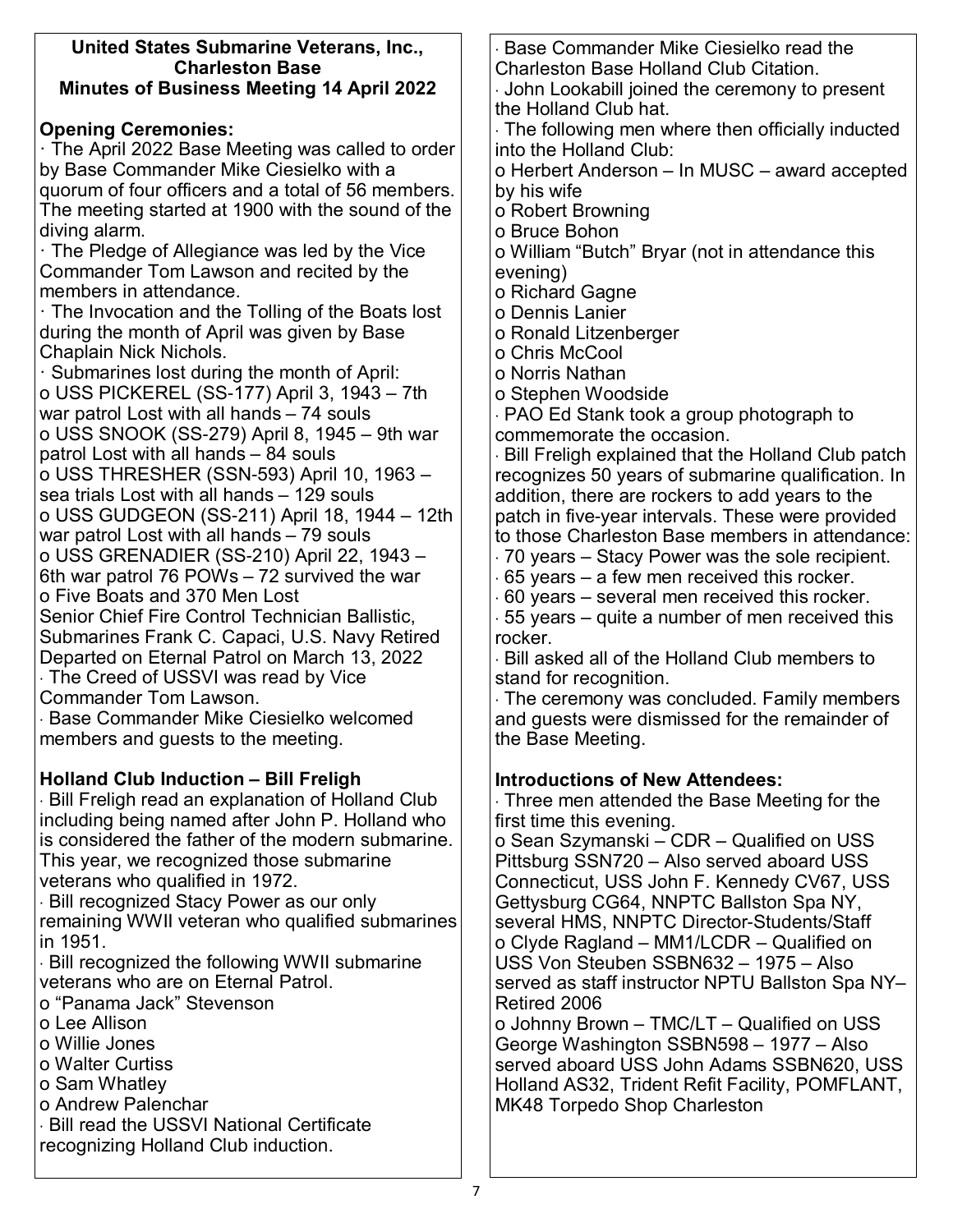#### **Old Business**:

· Amberjack Ceremony – Rick Wise o The Amberjack Ceremony will be held on Saturday, April 16 at the Cold War Memorial, beginning at 1000. This year, the names of the lost boats will be read. The U.S. lost 52 submarines during WWII. When USSVI was formed, each of the 50 states was assigned one boat for remembrance. South Carolina was assigned the USS Amberjack. More populous states, California and New York, were given one more. o Rusty Pickett will speak at the Amberjack Ceremony.

· Submarine Birthday Ball – Nick Nichols o the 2022 Submarine Birthday Ball is still scheduled for 7 May at the Charleston Marriott across from the Riverdogs stadium. The tickets sales go live at the end of the week. As soon as I get the word that the website is up and working, I'll send the info to everyone so you can buy your tickets. Due to some issues and the time constraints no hull numbered coins will be available but they plan on bringing them back next year. The tickets are \$35 each.

o the exact time has not been posted, but based on previous years, everyone should begin arriving at about 1800 with dinner approximately 1700 and festivities to follow.

o the uniform for the event is either the "Charleston Tuxedo" or Vest. Nick reported that the organizers prefer Charleston Base members to wear the vest.

o Nick also recommended that Base members mingle with the young submarine sailors, even sitting at the tables with them. Yes, even the Chiefs are young to us, but you are likely to learn something from them.

#### **New Business:**

· No new business.

#### **Secretary – Gordon Long:**

· The Minutes from the March Base meeting have been emailed directly to the Base membership and had been promulgated on the Base Website. No additions or deletions were noted. The March Base Meeting Minutes were approved.

#### **Treasurer – Ricky Collins:**

· The revised Treasurer's Report for March was published and promulgated on the website. There were no additions or deletions. The report was approved as presented.

#### **Chaplain – Nick Nichols:**

· Highlighted boat of the month:

o On April 10, 1963 the USS THRESHER (SSN-593) was lost with the loss of 112 crew members and 17 civilian technicians during deep-diving exercises. 15 minutes after reaching test depth, she communicated with USS Skylark that she was having problems. Skylark heard noises "like air rushing into an air tank" - then, silence. Rescue ship Recovery (ASR-43) subsequently recovered bits of debris, including gloves and bits of internal insulation. Photographs taken by Trieste proved that the submarine had broken up, taking all hands onboard to their deaths in 1,400 fathoms of water, some 220 miles east of Boston.

· There are several shipmates and family members who have given me information which they wish to be kept confidential at this time. · FTCS(SS) Frank C. Capaci, USN Ret., departed on EP on Sunday, March 13, 2022 at Trident Hospital. Frank joined the Navy in 1973 and retired in 1993. He was a Life Member of USSVI [2016] & Charleston Base [2016]. Frank qualified on USS KAMEHAMEHA SSBN/SSN-642 in 1975 and also served on HUNLEY AS-31, PROTEUS AS-19, SIMON LAKE AS-33 and ALABAMA SSBN-731. His shore duties included Naval Guided Missile School Dam Neck VA, Trident Training Facility Pearl Harbor HI and Strategic Systems Programs Arlington VA. Frank's wife, Mona, called me today to inform me of Frank's passing. A memorial service will be held at a future date and Charleston Base will be notified when the date is decided.

· As reported by Tom Yingling, LCDR Johnny McWilliams departed on Eternal Patrol on April 1, 2022 at 2:32 AM. He and his wife Debbie lived on Lake Martin, Alabama. His last 4 to 6 weeks were spent fighting Non-Hodgkin Lymphoma, B Cell. Thank the Good Lord that he took Johnny into his eternal life and love and ended his terrible suffering.

· As reported by Larry Rosselot, MM1(SS) Dale Comstock, departed on Eternal Patrol in Goose Creek SC. Dale and Larry served on the WOODROW WILSON SSBN 624 in the Shipyard in Charleston.

· Joyce Altschuler, 53, wife of Les Altschuler USSVI Northeast Regional Director, passed away April 6 in NJ. Joyce passed away peacefully with our family at her side after a four-month battle with multiple illnesses. She had been in the hospital almost continuously since December 7, 2021. She was an Associate member of the Unites States Submarine Veterans (USSV) NJ North Base and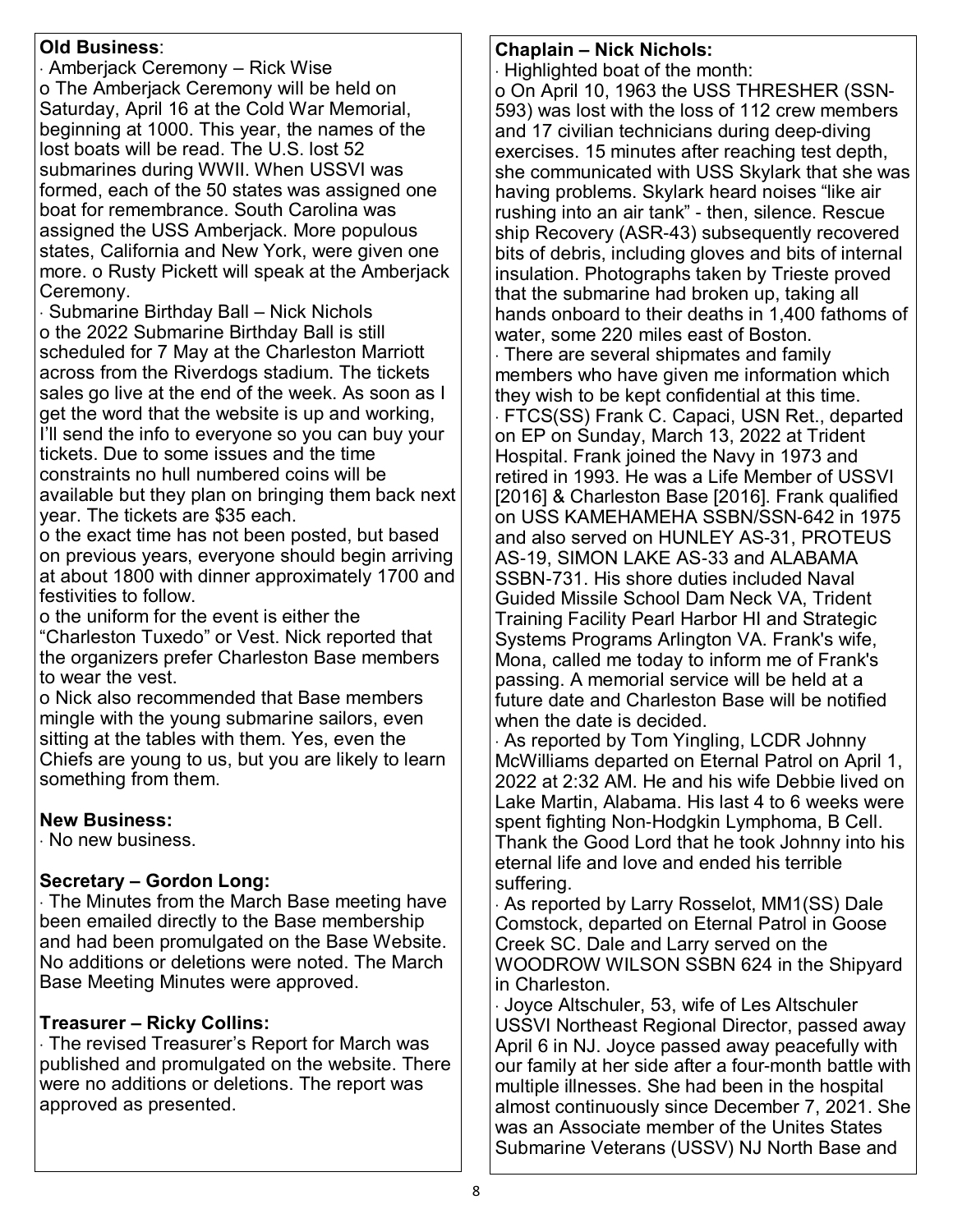a past National 1st Vice President for the "SubVettes" the USSV ladies auxiliary. · Trish Stanley, 55, Mike and Anna Emerson's daughter, passed away sometime Friday or Saturday, cause unknown at this time. Mike found her when he went over to see her. She has a son, 2 daughters and 4 grandsons. He will let us know as more is known. There will be a service sometime during the week of the 25th. Please pray for Mike and the family while they grieve their loss.

· Jerri Stoll [Al's wife] passed away on Friday, March 18th. Her service was held on March 22nd. · Stefanie Peters,50, daughter of Sue and Clyde [EP Aug. 24, 2014] passed away on April 2nd from complications of liver cancer.

· James McDonald reported that he thought he would touch base as it has been just over a year since his stroke (mar 3 19). "I am up and walking without a cane, walker, ect. One advantage of being an A-Ganger we can be stubborn at times (still have a slight limp but working on it). Included a couple of pictures hopefully they can bring a little laughter to your day. Thanks for all the help getting my HOLLAND CLUB stuff to me up here in Norfolk. Well got to run now hope to see you next time I make it down there." [pictures will be at the end of this report]

· Rodney McKanna was admitted to Trident Hospital ET on 4 April with MRSA infection of him right leg. He finally made it to a room yesterday, He's in room 711. Only 1 visitor allowed at a time. The Surgery went well and he is being pumped with hi power antibiotics. He has been up walking already.

· Bill Kennedy emailed me to say he has a mass in his right lung. Doc says looks like some form of cancer. Headed for full body scan Friday and a biopsy on Monday. Should know by the end of next week all the answers. The mass was found Friday and went to the cancer doc today. Quick action.

· Herb Anderson was in the Georgetown Hospital ER last week with polymorphic ventricular tachycardia, an unstable heart rhythm. He will be there until Monday when they will probably put in a pacemaker. He is in good spirits and

comfortable now. He hopes to be at our meeting. Asking for extra prayers.

· Beetle Bailey is having hand surgery due to tingling in both hands.

· Don Ort has tested positive for COVID. He is on meds. Scans of his lungs are clear. No improvements but not any worse.

· Jerry Stout had a PET Scan on March 11 and

there is a reoccurrence of his Cancer. While trying to determine status in further trials, he is continuing with his treatment. Thanks to all shipmates for concern and prayers.

· Robert Gay has been diagnosed with cancer and has begun his chemo. He will have his 3rd chemo tomorrow (Friday). The first two have been a real trial and did a number on his body. The first two weeks were bad; he felt like I had been run over by dump truck most of the time. This past week he had a couple of days that he felt almost normal and he is hoping and praying that keeps up.

· Fred Woodley reports he is at the point of fullblown Diabetes A1C 10.9 Struggling with weight, eyesight, both shoulders and vascular issues! Have to keep moving!

· Jay Pierce had his left knee replaced is home and doing well.

· Tom Skorepa let me know the specialist lung surgeon did not like the readings from the one who did the basic biopsy, so she wants to redo the testing while she has me out. She reviewed all prior scans from the chest area, and sees that whatever it is, it's growing. If it's cancer she will know for sure, and remove the lower lobe and lymph nodes in area. If not cancer, she will discuss situation with wife and remove the problem items as they will only come back and could be cancer then. She feels it could be cancer but we caught it very early. Wish me luck.

· Jim Williams is in Hospice care at home. He has good and bad days. He likes to have visits also. He is now bedridden.

· Stacy Power fell in early March, went to the ER and was kept overnight for observation. He is home recovering and has been taken off his blood thinners. We are glad to see him here at the meeting tonight.

· Don Londergan is still in Cypress Place on Midland Pkwy in room 136.

· Gene Weir continues his cancer treatments.

· Bob Snyder is still with palliative care.

· Complete/update your page 2 if you have not done so.

#### **Webmaster – Nick Nichols**

· Website is constantly updated.

· Make use of the EVENTS page on the Charleston Base website. All events that are put out to the membership via email will be listed and updated on the events page.

· Pictures will now be on the USSVI National website. Please take a look at your profile on the National site and update it if needed. Many have missing info.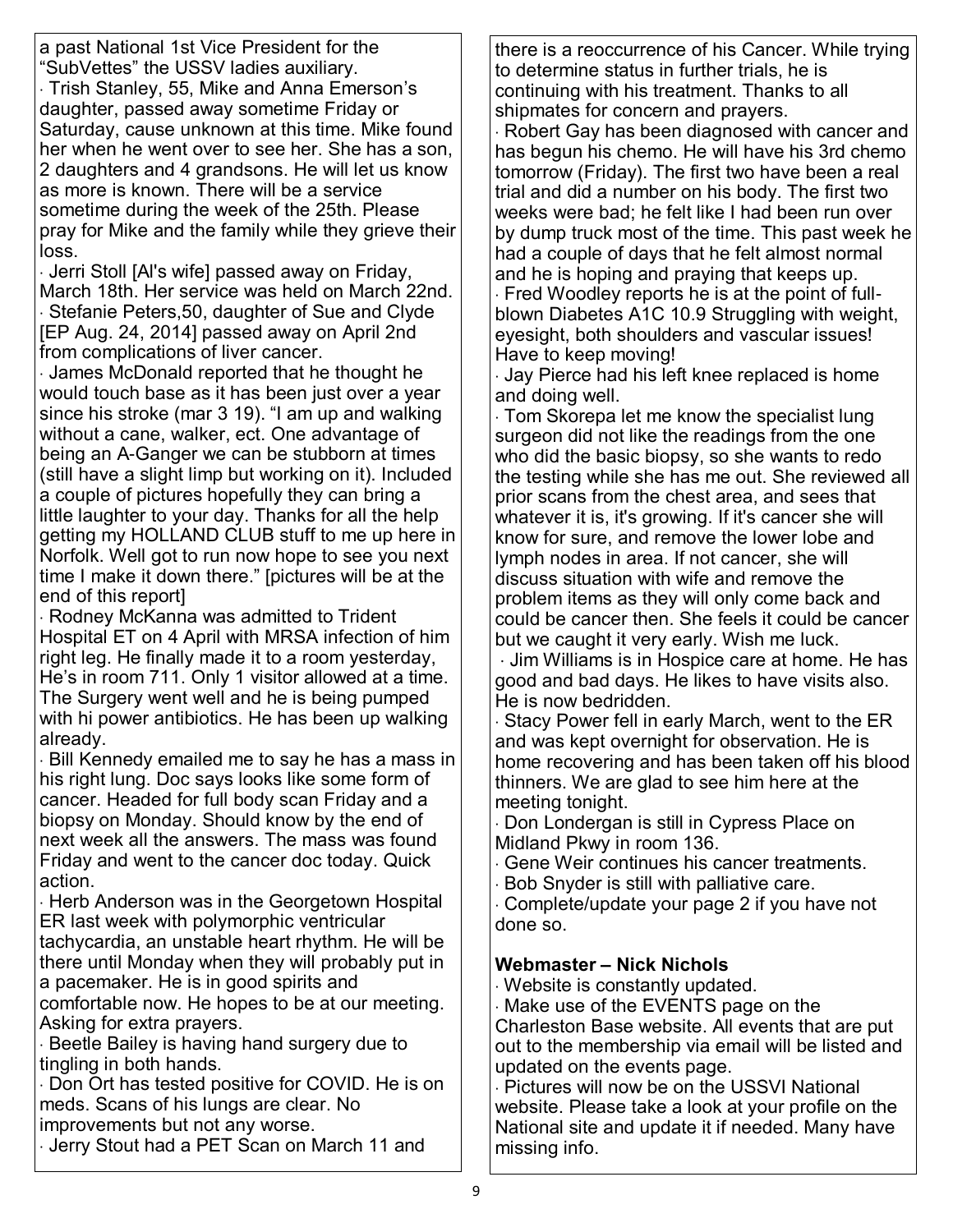· Widows and email info. When a CB SUBVET departs on EP his widow/family are asked if they wish to continue receiving emails and info from the base. If they agree they will receive info until 1) they request it to stop or 2) they discontinue the email in use.

#### **Social Media – Lewis Leal:**

· Lou will get the Holland Club video segment of tonight's meeting published as quick as he can. · He will record the Amberjack ceremony for publication also.

· Lou provided information regarding online viewership numbers of Base Meetings. The link is only sent to the Base members and is not meant to be publicly available.

#### **Submarine Veterans of WWII – Mike Ciesielko for George Scharf:**

· Stacy Power is here tonight along with his son Casey. We are glad to see both of them this evening.

#### **Kaps for Kids – Mike Emerson**

· Nothing to report.

#### **Membership – Larry Knutson**

· We currently have 267 Charleston Base Members.

· Nick Nichols provided Base standings: Groton – 1156; Hampton Roads – 268; Charleston – 267; Bremerton – 250; Requin – 191; San Diego – 179; Long Island  $-$  154; Mare Island  $-$  152

#### **National Awards – Base Commander for Don Ort**

· Don is stepping down as National Awards Coordinator. COB Rick Sparger will send out a request to the membership for a volunteer.

### **VA – TOM LAWSON**

· Booster shots are available at the VA.

#### **Scholarship – Carl Chinn**

· The balance in the Scholarship Fund is \$9,070. · Beetle Bailey won two of the submarine models at the last Base meeting. His chances to win were greatly increased by the number of tickets that he had purchased.

· The current raffle is for a large set of powder coated dolphins. The drawing will be held at the Base Meeting in May.

· The deadline for Scholarship applications is April 15.

#### **Special Events – Rick Sparger**

· The Air Force Base will be having an Armed Forces Day ceremony on May 21. They have requested that we bring the float to the event. This will be a static display. Ken Hutchison has volunteered to tow the float. We will need some men in vests to attend it and answer questions. · Our cover has been damaged by the recent strong winds.

· The lady in charge of the May 21 AFB event has asked – and been given permission to address Charleston Base for a few minutes at the May Base Meeting.

· We need a small working party to meet at the Navy Exchange parking lot to load chairs Friday for the Amberjack ceremony.

**Fleet Reserve Association – Rick Sparger**  · Nothing to report

#### **Recreation – Rick Sparger**

· We are planning to have a picnic on June 4 (First Saturday). The cooker will be provided, but we need someone to head up this event and someone to cook. Terry Trump is being asked to arrange the location (Bushy Park) for us. · Rick Wise pointed out that we have money in the budget for recreation purposes.

#### **CRAMA – Mike Ciesielko for Butch Bryar**

· Butch is not present tonight as he is expecting a phone call regarding the USS Ling in New Jersey

#### **Nuclear Power School – Ray Sparks**

· The next NPS graduation is May 27 at 0800. Meet at Exchange parking lot to carpool because of limited parking. It is worth the trip to hear Rick Wise make the presentation from Charleston Base.

#### **Newsletter – Ed Stank**

· The Base Newsletter will be sent out shortly.

#### **Public Affairs – Ed Stank**

· Ed has submitted a couple of articles for American Submariner. He will prepare others for tonight's Holland Club induction and the Chief Selectee Breakfast.

#### **Election Coordinator – Ken Hutchison**

· The elections for Vice Commander and Secretary are scheduled for the Base Meeting next month. Ken has received no other nominations for these offices other than current officers Vice Commander Tom Lawson and